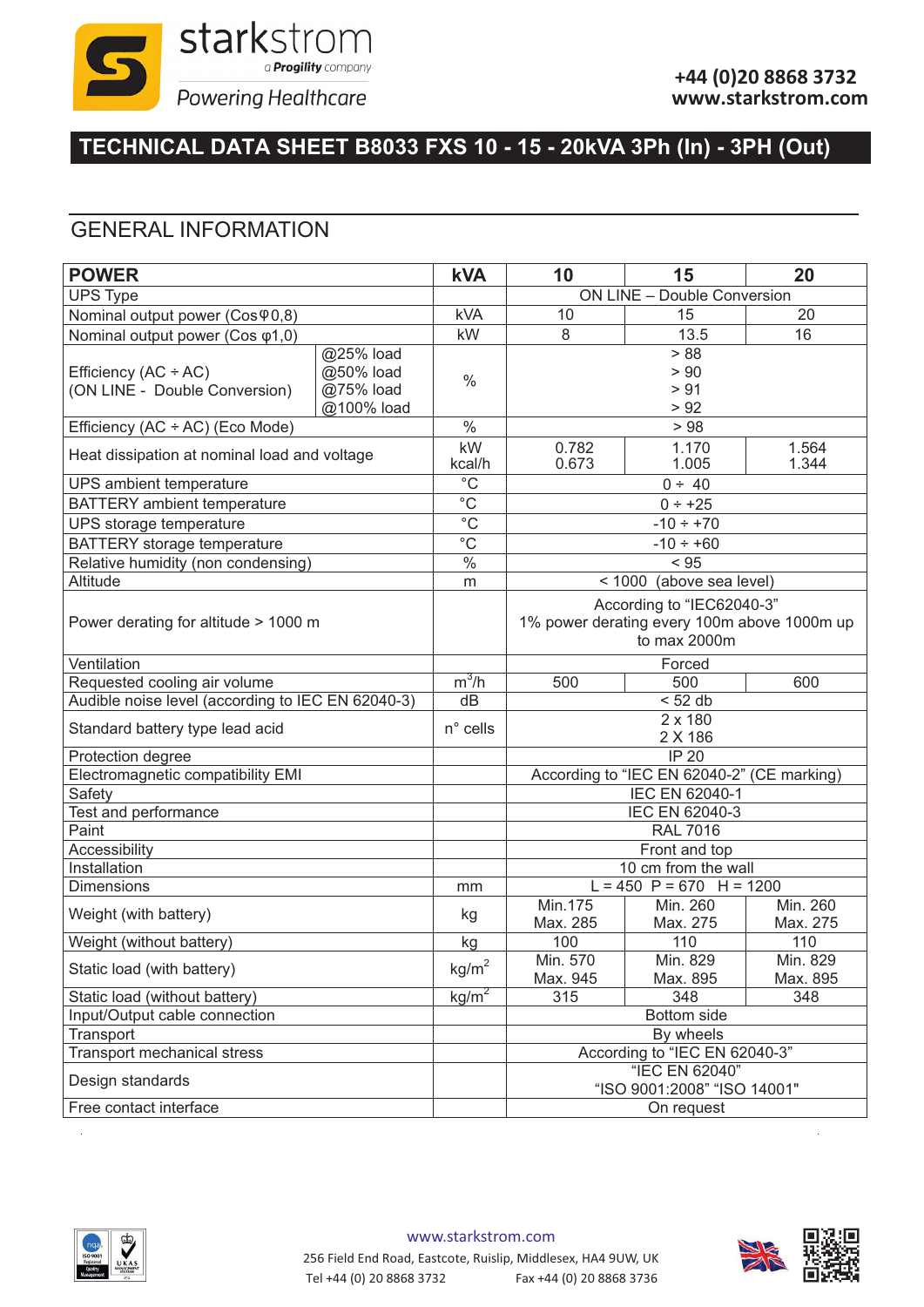| Serial communication interface    | Standard: RS232 - USB<br>Optional: RS485 (ModBus protocol)   |
|-----------------------------------|--------------------------------------------------------------|
| Parallel configuration (optional) | Up to $5+1$ (Redundant parallel)<br>Up to 6 (Power parallel) |

# BLOCK DIAGRAM



- 1. Input mains (separate for by-pass and rectifier)
- 2. Rectifier and battery charger
- 3. Maximum internal battery: 3,3Ah, 7,2Ah and 9Ah 60 or 62 batteries
- 4. Optional external battery
- 5. Inverter
- 6. Emergency line (by-pass with backfeed contactor)
- 7. Inverter (SSI) and by-pass (SSB) static switch



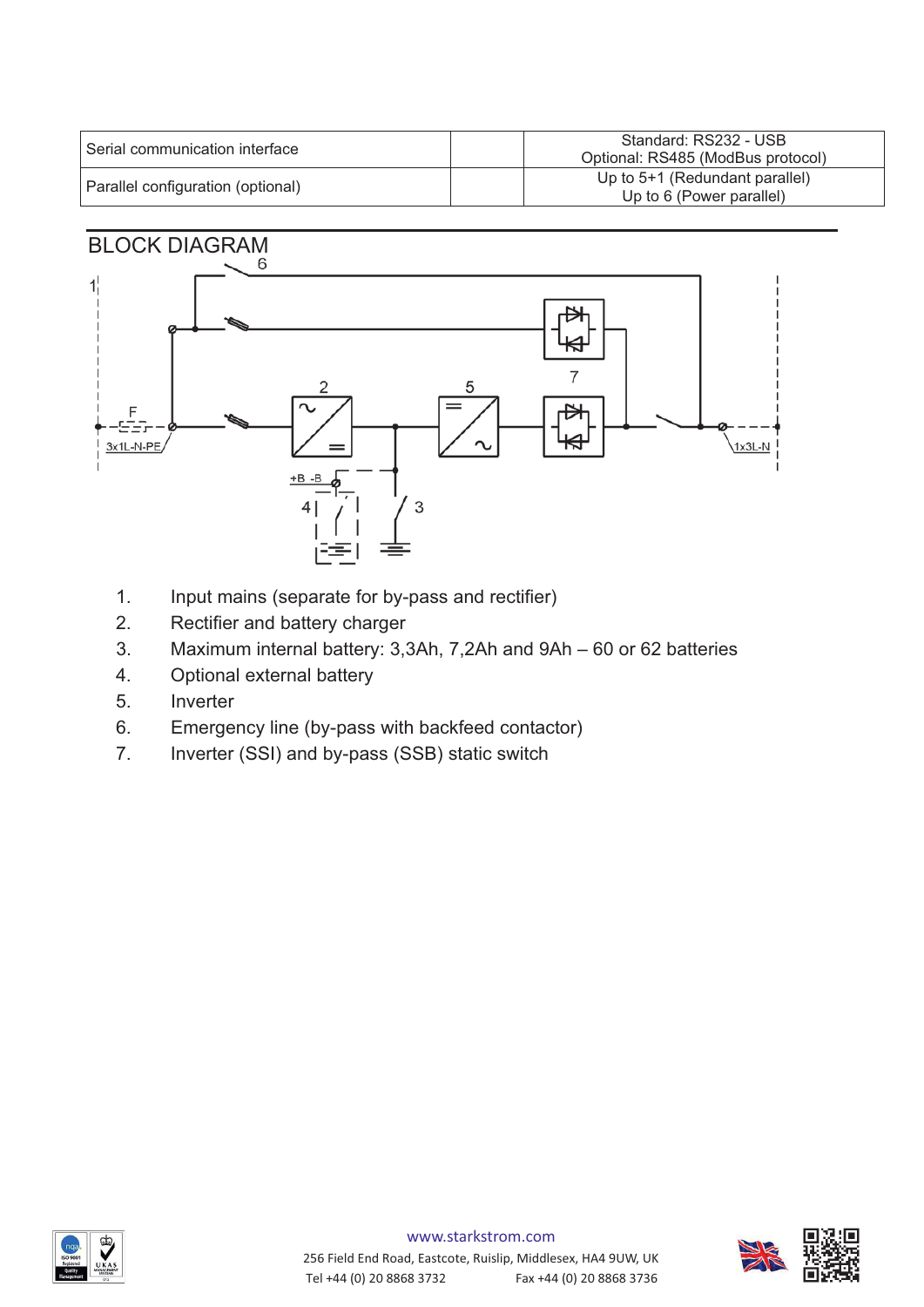### UPS INPUT: RECTIFIER AND BATTERY CHARGER

| <b>POWER</b>                                    |            | <b>kVA</b>    | 10                        | 15  | 20 |
|-------------------------------------------------|------------|---------------|---------------------------|-----|----|
| Input                                           |            |               | Three-phase + Neutral     |     |    |
| Nominal input voltage range                     |            | Vac           | 400                       |     |    |
|                                                 |            | $\%$          | $-20/+15$                 |     |    |
| Input frequency range                           |            | Hz            | $50 - 60$                 |     |    |
|                                                 |            | $\frac{0}{0}$ | $±5 / ± 10$ adjustable    |     |    |
| Input power factor                              |            |               | > 0.99                    |     |    |
|                                                 | @25% load  |               | 13 <                      |     |    |
| Input current THD at nominal voltage            | @50% load  | $\frac{0}{0}$ | 7 <                       |     |    |
| and THDV $< 0.5\%$                              | @75% load  |               | 5 <                       |     |    |
|                                                 | @100% load |               |                           | 3 < |    |
| DC output voltage accuracy                      |            | $\frac{0}{0}$ | $+/- 1%$                  |     |    |
| DC output voltage ripple                        |            | $%$ rms       | 2% rms                    |     |    |
| Battery recharging characteristic               |            |               | <b>IU (DIN 41773)</b>     |     |    |
| Maximum recharging current<br>- at nominal load |            | A             | 6                         | 10  | 6  |
| Bridge rectifier type                           |            |               | <b>IGBT PFC</b>           |     |    |
| Input protection                                |            |               | <b>Fuses</b>              |     |    |
| Inrush input current                            |            | A             | < maximum nominal current |     |    |
| Earth leakage current                           |            | mA            | < 22                      |     |    |
| Nominal current absorbed from mains             |            | A             | 14                        | 21  | 26 |
| (at nominal load and battery charged)           |            |               |                           |     |    |
| Maximum current absorbed from mains             |            |               |                           |     |    |
| (at nom. Load, max. recharging current and min. |            | A             | 21                        | 28  | 35 |
| input voltage)                                  |            |               |                           |     |    |
| Settable walk-in                                |            | sec           | Sectable from 5" to 30"   |     |    |
| Settable hold-off                               |            | sec           | Sectable from 1" to 300"  |     |    |

### **BATTERY**

| <b>POWER</b>                             | <b>kVA</b> | 10                                     | 15                   | 20 |
|------------------------------------------|------------|----------------------------------------|----------------------|----|
| Maximum internal battery                 |            | 60 or 62 batteries 3,3AH - 7,2AH - 9AH |                      |    |
| Standard type                            |            | Maintenance free                       |                      |    |
| Cells number (settable)                  |            |                                        | 2x180 or 2x186       |    |
| Floating voltage at 25°C (settable)      | Vdc        | 2x406 or 2x418                         |                      |    |
| Minimum battery discharge voltage        | Vdc        |                                        | Settable             |    |
| Inverter input power (at nominal load)   | kW         | 8,5                                    | 12,7                 | 17 |
| Inverter input current                   | A          | 13.5                                   | 20.5                 | 27 |
| (at nominal load and minimum Vdc)        |            |                                        |                      |    |
| Battery Protection (external to the UPS) |            |                                        | <b>Fuses</b>         |    |
| <b>Battery Test</b>                      |            |                                        | Included as standard |    |



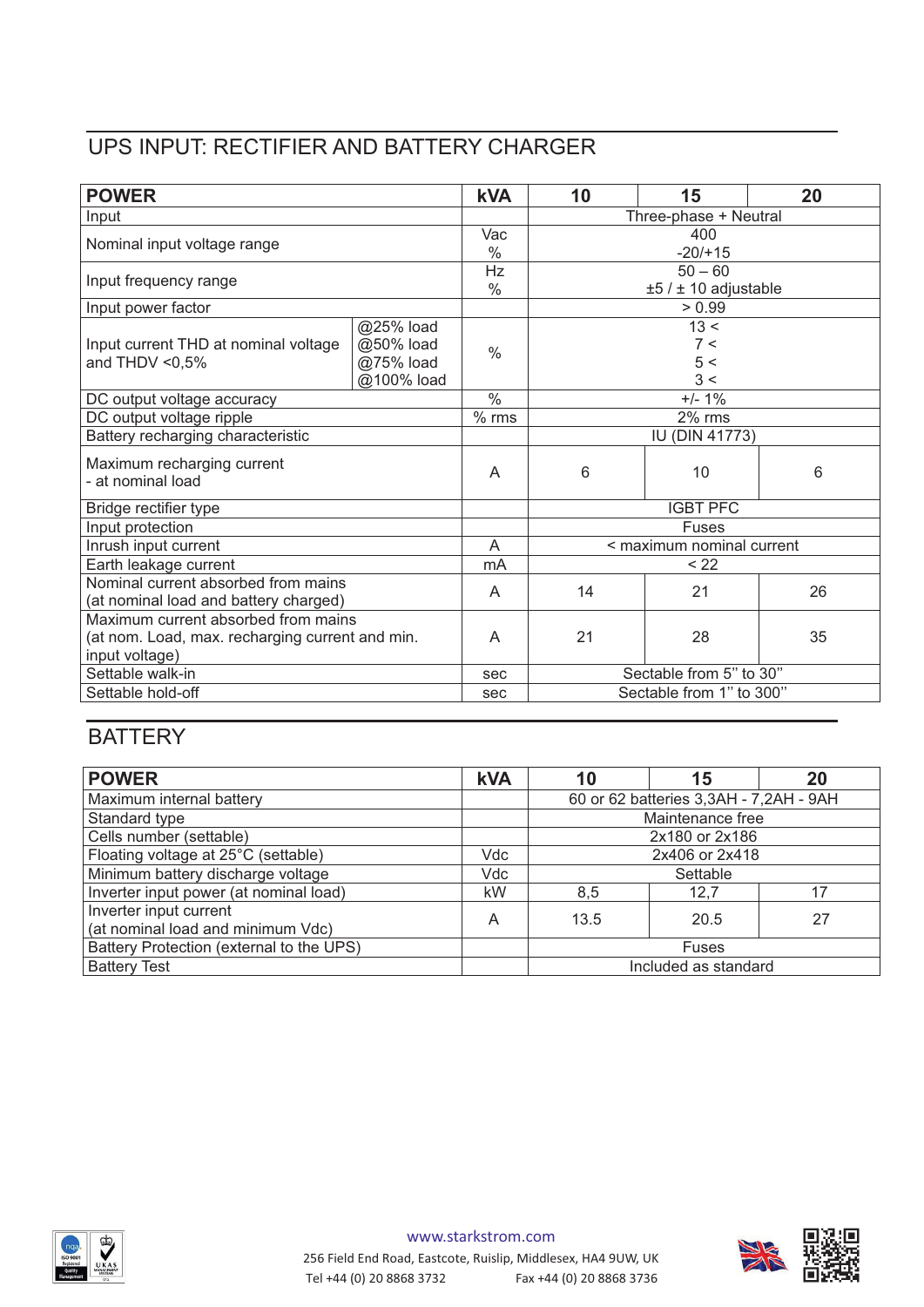## UPS OUTPUT: INVERTER

| <b>POWER</b>                                       | <b>kVA</b>               | 10                                                                                                     | 15              | 20 |
|----------------------------------------------------|--------------------------|--------------------------------------------------------------------------------------------------------|-----------------|----|
| Inverter Bridge                                    |                          | Modular IGBT (transformerless)                                                                         |                 |    |
| Nominal output power (Cosφ 0,8)                    | <b>kVA</b>               | 10                                                                                                     | 15              | 20 |
| Nominal output power (Coso 1,0)                    | kW                       | 9                                                                                                      | 13.5            | 18 |
| Efficiency ( $DC + AC$ )                           | $\overline{\frac{0}{6}}$ |                                                                                                        | $>95$           |    |
| Output                                             |                          | Three-phase + Neutral                                                                                  |                 |    |
| Nominal output voltage (selectable)                | Vac                      |                                                                                                        | 380-400-415     |    |
| Output voltage stability                           |                          |                                                                                                        |                 |    |
| - Static (balanced Load)                           | $\frac{0}{0}$            |                                                                                                        | ±1              |    |
| - Static (unbalanced Load)                         | $\%$                     |                                                                                                        | ±2              |    |
| - Dynamic (step load $20\% \div 100\% \div 20\%$ ) | $\frac{0}{0}$            | ± 5                                                                                                    |                 |    |
| - Output voltage recovery time (after step load)   | ms                       |                                                                                                        | < 20            |    |
| - IEC EN 62040-3                                   |                          | Class 1                                                                                                |                 |    |
| Output frequency (selectable)                      | Hz                       |                                                                                                        | $50 - 60$       |    |
| Output frequency stability                         |                          |                                                                                                        |                 |    |
| - Free running quartz oscillator                   | <b>Hz</b>                | ± 0,001                                                                                                |                 |    |
| - Inverter sync. with mains                        | <b>Hz</b>                | $± 2$ (other on request)                                                                               |                 |    |
| - Slew rate                                        | Hz/s                     |                                                                                                        | ±1              |    |
| Nominal output current (@ 400Vac output)           |                          |                                                                                                        |                 |    |
| $-Cos\varphi$ 0,8                                  | A                        | 15                                                                                                     | 22              | 29 |
| $-Cos\varphi$ 1                                    |                          | 13.5                                                                                                   | 20              | 25 |
|                                                    |                          |                                                                                                        | 125% for 10 min |    |
| Overload capability                                |                          | 125%/150% for 30 sec<br>>150% for 10 sec                                                               |                 |    |
|                                                    |                          |                                                                                                        |                 |    |
| Short circuit current                              | A                        | 24                                                                                                     | 36              | 46 |
| Short circuit characteristic                       |                          | Elect. short circuit protection, current limited at<br>above values.<br>Automatic stop after 5 seconds |                 |    |
| Selectivity                                        |                          | Within 1/2 cycle (Fuse GL 20% In)                                                                      |                 |    |
| Output waveform                                    |                          | Sinusoidal                                                                                             |                 |    |
| Output harmonic distortion                         |                          |                                                                                                        |                 |    |
| - Linear Load                                      | $\%$                     |                                                                                                        | < 1             |    |
| - Non Linear Load                                  |                          |                                                                                                        | < 5             |    |
| - IEC EN 62040-3                                   |                          | Fully compliant                                                                                        |                 |    |
| Max crest factor without derating                  |                          |                                                                                                        | 3:1             |    |

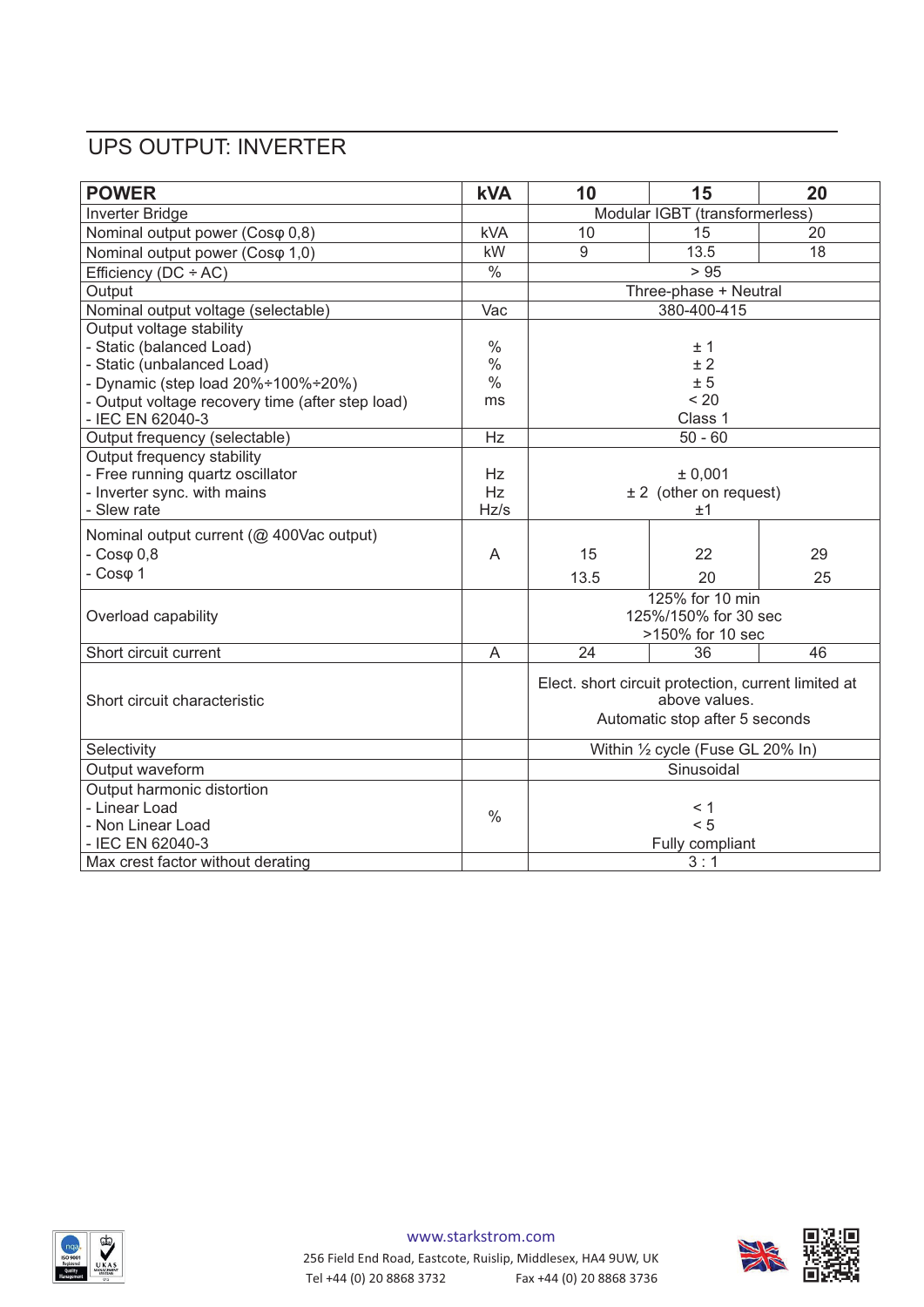## UPS OUTPUT: BY PASS

| Automatic static by-pass                           |               | Electronic thyristor switch                                                                                  |
|----------------------------------------------------|---------------|--------------------------------------------------------------------------------------------------------------|
| Protection                                         |               | Fuses                                                                                                        |
| <b>Bypass</b>                                      | Vac           | Three-phase + Neutral                                                                                        |
| Nominal Voltage (selectable)                       | Vac           | $380 - 400 - 415$                                                                                            |
| Range                                              | $\%$          | ±10                                                                                                          |
| Nominal Frequency (selectable)                     | Hz            | 50-60                                                                                                        |
| Range                                              | $\%$          | $\pm$ (1÷5) adjustable                                                                                       |
| Transfer mode                                      |               | <b>Without break</b>                                                                                         |
| Transfer inverter $\rightarrow$ automatic bypass   |               | In case of :<br>- Short circuit<br>- Battery end of discharge<br>- Inverter test<br>- Inverter not operating |
| Retransfer automatic bypass $\rightarrow$ inverter |               | - Automatic<br>- Block on bypass after 6 transfers within 2<br>minutes, reset by front panel                 |
| <b>Overload Capability</b>                         | $\frac{0}{0}$ | 150 continuously<br>1000 for 1 cycle                                                                         |
| Manual By-Pass                                     |               | Standard:<br>- Electronically controlled<br>- No break                                                       |
| Back feed protection                               |               | Standard                                                                                                     |